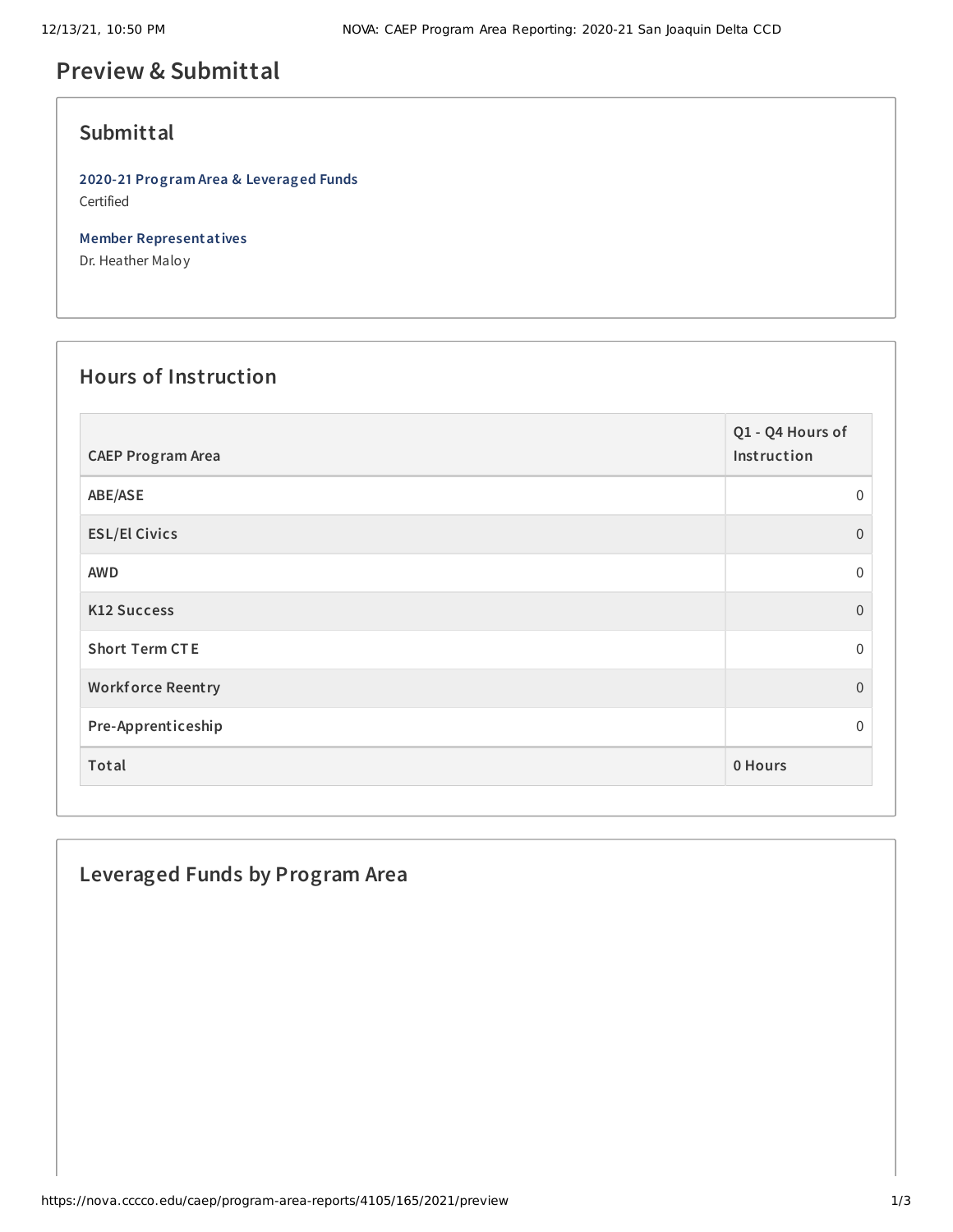| Fund                                         | ABE/ASE | ESL/El<br>Civics | <b>AWD</b> | K12<br><b>Success</b> | <b>Short</b><br>Term<br><b>CTE</b> | Workforce<br>Reentry | Pre-<br>Apprenticeship | Totals |
|----------------------------------------------|---------|------------------|------------|-----------------------|------------------------------------|----------------------|------------------------|--------|
| California Adult<br><b>Education Program</b> | \$0     | \$0              | \$0        | \$0                   | \$0                                | \$0                  | \$0                    | \$0    |
| <b>CalWORKs</b>                              | \$0     | \$0              | \$0        | \$0\$                 | \$0                                | \$0                  | \$0                    | \$0    |
| NonCredit                                    | \$0     | \$0              | \$0        | \$0\$                 | \$0                                | \$0\$                | \$0                    | \$0    |
| <b>Perkins</b>                               | \$0     | \$0              | \$0        | \$0                   | \$0                                | \$0                  | \$0                    | \$0    |
| <b>LCFF</b>                                  | \$0     | \$0              | \$0        | \$0\$                 | \$0                                | \$0                  | \$0                    | \$0    |
| <b>Fees</b>                                  | \$0     | \$0              | \$0        | \$0                   | \$0                                | \$0                  | \$0                    | \$0    |
| K12 Adult Ed Jail<br><b>Funds</b>            | \$0     | \$0              | \$0        | \$0                   | \$0                                | \$0                  | \$0                    | \$0    |
| <b>WIOA II</b>                               | \$0     | \$0              | \$0        | \$0\$                 | \$0                                | \$0                  | \$0                    | \$0    |
| <b>Contracted Services</b>                   | \$0     | \$0              | \$0        | \$0\$                 | \$0                                | \$0                  | \$0                    | \$0    |
| Totals                                       | \$0     | \$0              | \$0        | \$0                   | \$0                                | \$0                  | \$0                    | \$0    |

## **Certification**

#### **50 Delta Sierra Adult Education Alliance (DSAEA) - Primary Contact**

**Dr. Heather Maloy** CAEP Coordinator/Project Director for DSAEA Regional Transitions [hmaloy@deltacollege.edu](mailto:hmaloy@deltacollege.edu)

**Jeff Dundas School For Adult s** Principal [jdundas@stocktonusd.net](mailto:jdundas@stocktonusd.net)

Appro ved by Dr. Heather Maloy

**12/13/2021 02:50 PM PST**